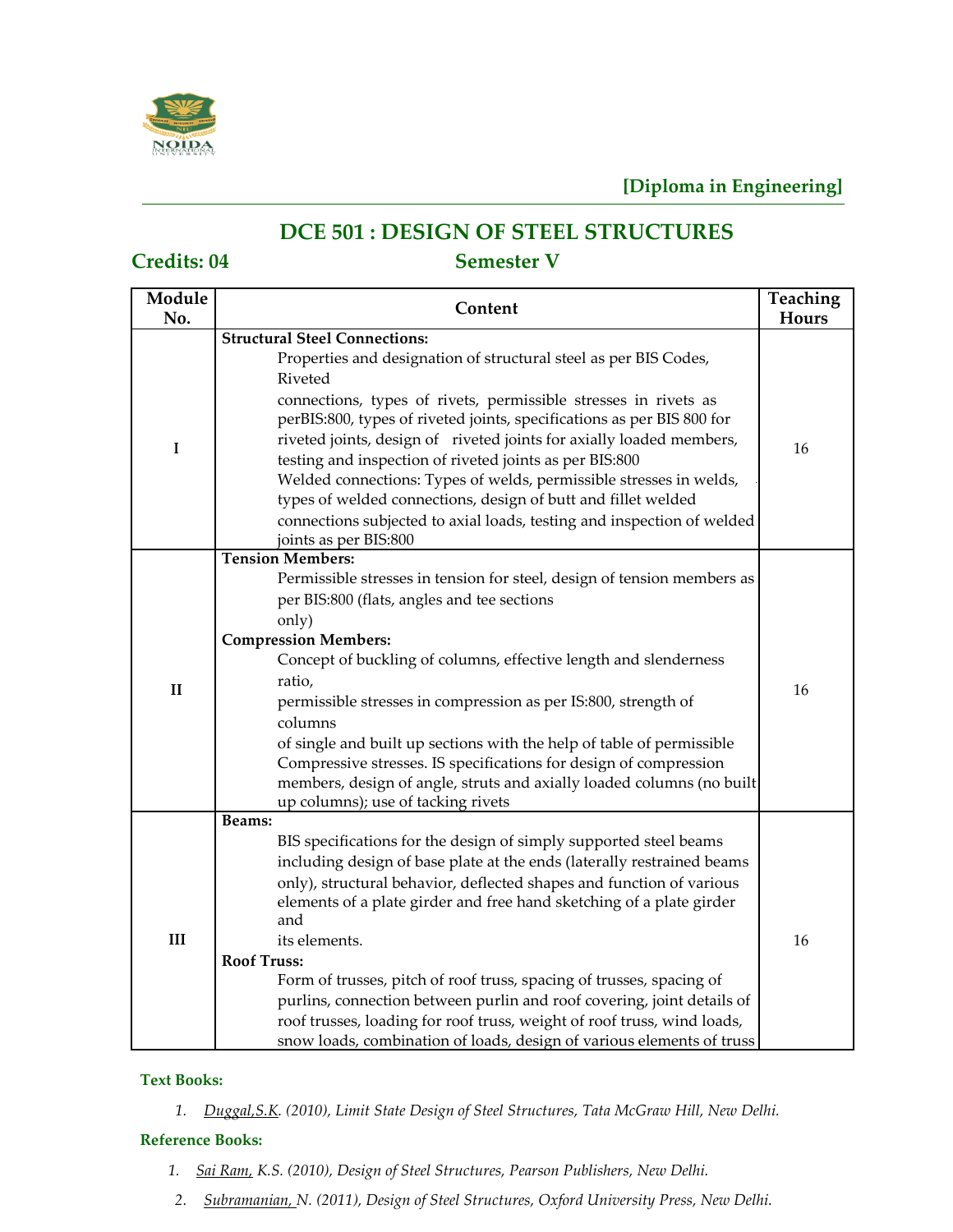*3. [Englekirk, R](http://www.flipkart.com/author/robert-e-englekirk/).E. (1994), Steel Structures: Controlling Behavior through Design, John Wiley and Sons Publishers, New Delhi.*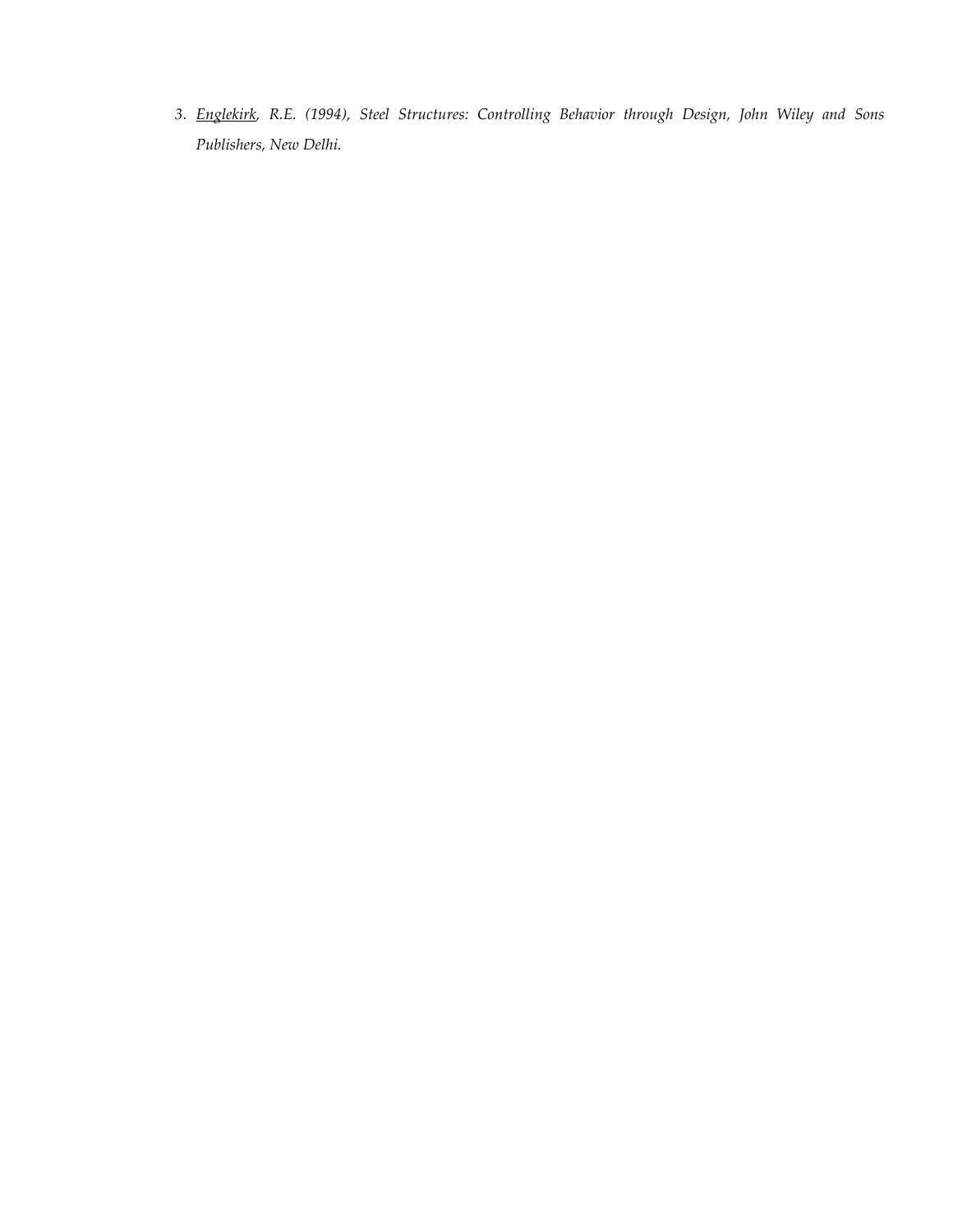

# **DCE 502 : HIGHWAY ENGINEERING**

**Credits: 04 Semester V**

| Module<br>No. | Content                                                                                                                                                                                                                                                                                                                                                                                                                                                                                                                                                                                                                                                                                                                                                                                                                                                                                                                                                                                                                                                                                                                                                                   | Teaching<br>Hours |
|---------------|---------------------------------------------------------------------------------------------------------------------------------------------------------------------------------------------------------------------------------------------------------------------------------------------------------------------------------------------------------------------------------------------------------------------------------------------------------------------------------------------------------------------------------------------------------------------------------------------------------------------------------------------------------------------------------------------------------------------------------------------------------------------------------------------------------------------------------------------------------------------------------------------------------------------------------------------------------------------------------------------------------------------------------------------------------------------------------------------------------------------------------------------------------------------------|-------------------|
| $\bf{I}$      | Introduction:<br>Importance of Highway transportation, functions of IRC, CRRI, &<br>MOST, classification of roads organization of a state highway<br>department<br><b>Road Geometrics:</b><br>Glossary of terms used in geo-metrics and their importance: Right of<br>way, formation width, road margin, road shoulder, carriage way, side<br>slopes, kerbs, formation levels, camber and gradient Design and<br>speed, stopping and<br>passing sight distance,<br>average running<br>horizontal and vertical curves including transition curves and super<br>elevation. Methods of providing super elevation sketch of typical<br>cross-sections in cutting and filling on straight alignment and at a<br>curve.                                                                                                                                                                                                                                                                                                                                                                                                                                                         | 12                |
| $\mathbf{I}$  | <b>Road Material:</b><br>Different types of road materials in use,<br>soil, aggregate, binders<br>function of soil as highway sub grade<br><b>California Bearing Ratio:</b><br>Method of finding CBR value and its significance Testing aggregates:<br>Los Angeles Abrasion test, impact test, crushing strength test, water<br>absorption test and soundness test Aggregates.<br><b>Binders:</b><br>Common binders,<br>cement, bitumen and tar, properties as per IS<br>specifications, penetration and viscosity test of bitumen, procedures<br>and significance, cut back and emulsion and their uses, bitumen<br>modifiers<br><b>Road Pavements:</b><br>Flexible and rigid pavement, their merits and demerits, typical cross-<br>sections, functions of various components<br><b>Flexible pavements:</b><br>sub base necessity and purpose, stabilized sub base: purpose of<br>stabilization, types of stabilization, base Course: Preparation of base<br>course: prime coat, tack coat Surfacing<br><b>Rigid Pavements:</b><br>Construction of concrete roads as per IRC specifications: Form<br>laying, mixing and placing the concrete, compacting and finishing, | 12                |
| III           | curing, joints in concrete pavement, equipment used<br><b>Hill Roads:</b><br>Introduction:<br>Typical cross-sections showing all details of a typical hill road in cut,<br>problems of hill areas<br>partly in cutting<br>and partly in filling                                                                                                                                                                                                                                                                                                                                                                                                                                                                                                                                                                                                                                                                                                                                                                                                                                                                                                                           | 12                |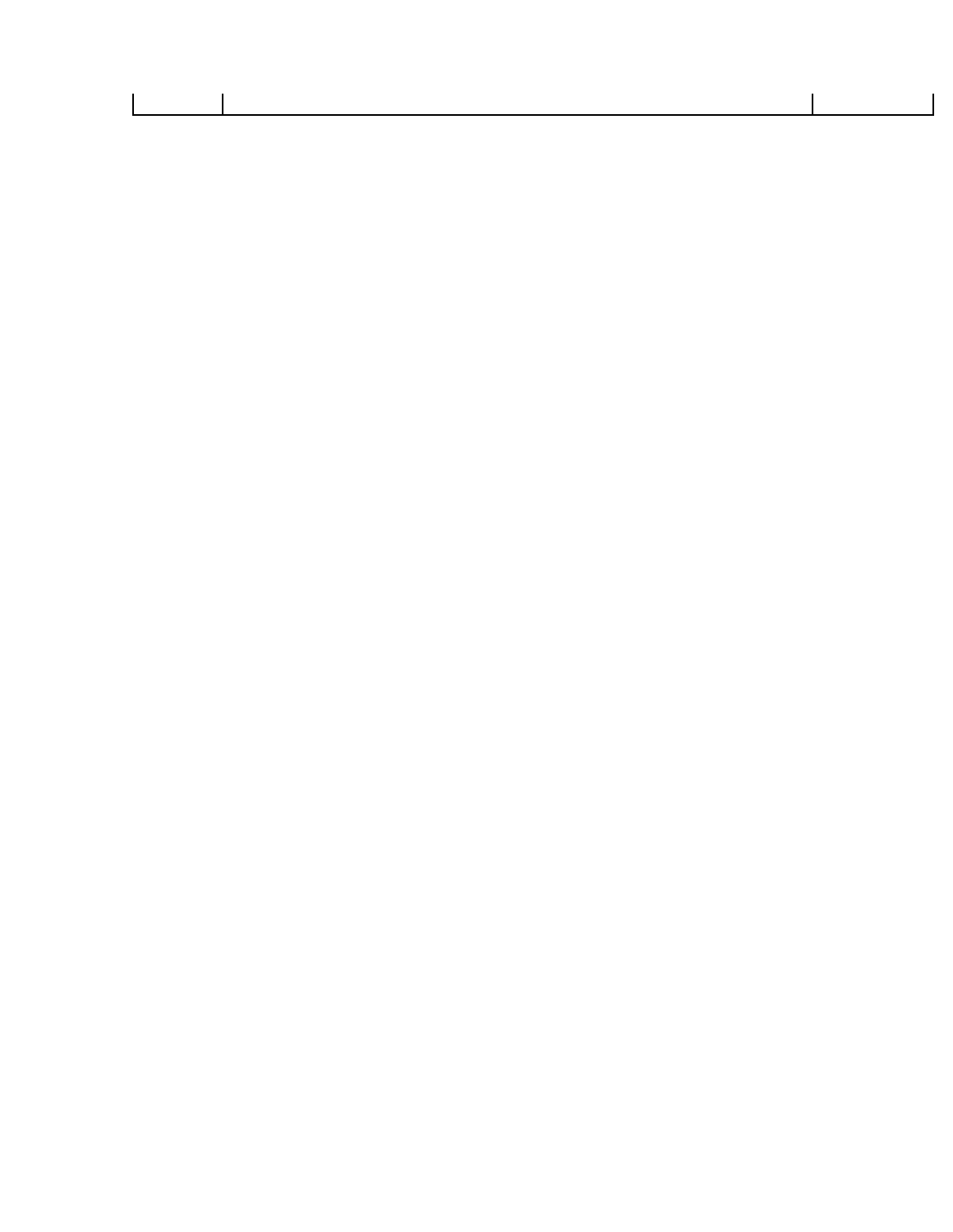

# **DCE 503 : SOILMECHANICS**

# **Credits: 04 Semester V**

| Module<br>No. | Content                                                                                                                                                                                                                                                                                                                                                                                                                                                                                                                                                                                                                                                                                                                                                                                                                                                                                                          | Teaching<br>Hours |
|---------------|------------------------------------------------------------------------------------------------------------------------------------------------------------------------------------------------------------------------------------------------------------------------------------------------------------------------------------------------------------------------------------------------------------------------------------------------------------------------------------------------------------------------------------------------------------------------------------------------------------------------------------------------------------------------------------------------------------------------------------------------------------------------------------------------------------------------------------------------------------------------------------------------------------------|-------------------|
| I             | Introduction:<br>Soil formation, Transport and deposit of soil, Soil composition, Basic<br>definitions, phase relationships, Index properties,<br>Particle<br>analysis,<br>size<br>Shape and size, Grain size distribution curves, Relative density,<br>Consistency of soils, Determination of important physical and index<br>properties of soils, soil classification systems with specific reference to<br>Unified soil classification and IS soil classification systems, Field<br>identification tests.<br>Soil Structure:<br>Soil structure, single grained structure, honeycomb structure, flocculent<br>and dispersed structures, structure of composite soils. Role of soil<br>structure on the behavior of soils.                                                                                                                                                                                      | 12                |
| $\rm II$      | <b>Soil-Water Relations:</b><br>Soil-water systems, Capillarity, Geostatic stresses, Effective and neutral<br>stress, Capillary flow, Darcy's law, Permeability, Factors affecting<br>permeability, Determination of permeability in the<br>laboratory<br>and in the<br>field, Piping, Quick sand condition, Seepage, Governing<br>differential<br>equation for flow through soils. Different kinds of flow: steady state<br>and<br>transient flow, Graphical method of solving steady state flow equation                                                                                                                                                                                                                                                                                                                                                                                                       | 12                |
| $\rm III$     | Compaction:<br>General Principles, Moisture- Density Relationship, Optimum Moisture<br>Content, Relevant Laboratory and Field Tests, Factors Affecting<br>Compaction, Field Compaction, Compaction<br>Techniques.<br><b>Compressibility and Consolidation:</b><br>Fundamentals, 1-D Consolidation, Normally and Over- Consolidated<br>Clays, Void Ratio- Pressure Relationships,<br>Determination<br>οf<br>Pre-<br>Consolidation Pressure, Compressibility<br>Terzaghi's One<br>Characteristics,<br>Dimensional Consolidation Theory and Coefficient of Consolidation,<br>Time<br>Consolidation and Settlement, Settlement Analysis,, Vertical Sand<br>Drains<br><b>Shear Strength of Soil:</b><br>Mohr-Coulomb Failure Criterion, Direct Shear Test, Unconfined<br>Compression Test, Triaxial Tests: Unconsolidated<br>Undrained,<br>Consolidated Drained and Consolidated Undrained Tests, Vane Shear<br>Test, | 12                |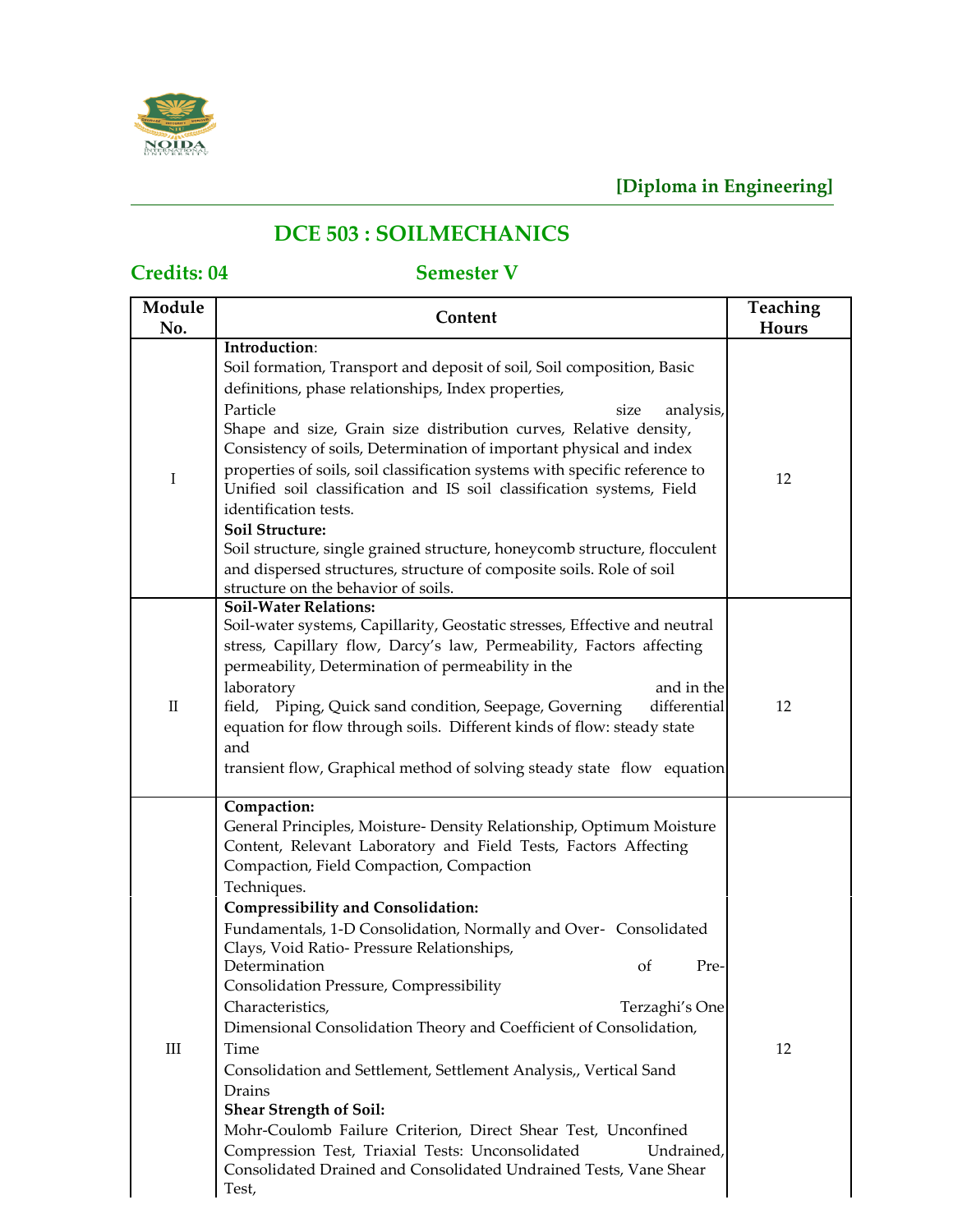### **Text Book**

1. Arora, K.R. (2009), "Soil Mechanics & Foundation Engineering", Standard Publishers Distributors, New Delhi.

### **Reference Books/**

- 1. V.N.S. (2010),"Soil Mechanics and Foundation Engineering", Marcel Dekker Publications, New Delhi.
- 2. Venkataramaiah, C. (2006), "Geotechnical Engineering", New Age Publications, New Delhi.
- 3. Ranjan, G. and Rao, A.S.R. (2000), "Basic and Applied Soil Mechanics", New Age Publication, New Delhi.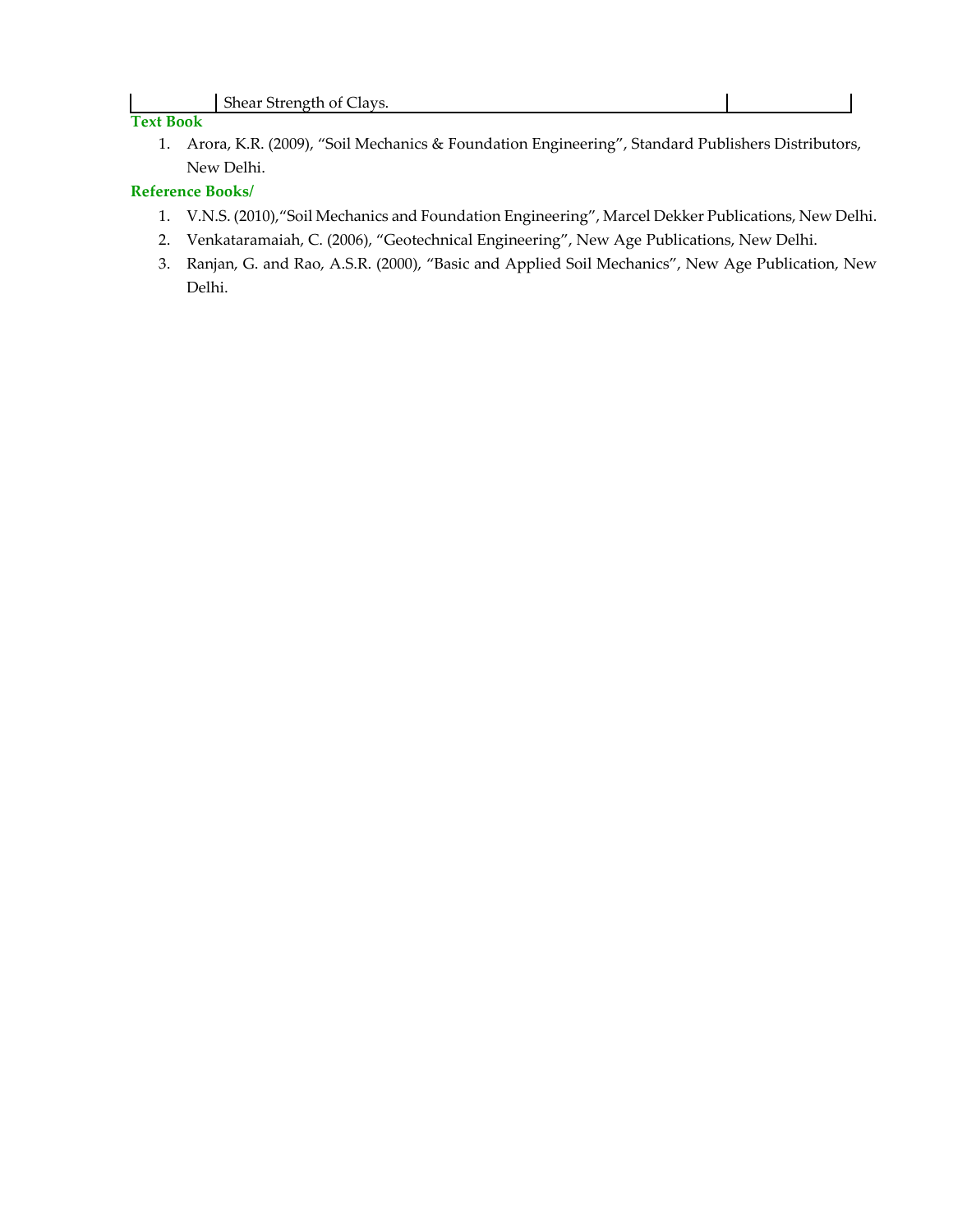

# **DCE 504 : ENGINEERING GEOLOGY**

**Credits: 04 Semester V**

| Module<br>No. |                                                                                                                                                           |    |
|---------------|-----------------------------------------------------------------------------------------------------------------------------------------------------------|----|
| T             | Minerals:<br>Their physical and detailed study of certain rock forming<br>minerals.                                                                       | 10 |
|               | Rocks:                                                                                                                                                    |    |
|               | Their origin, structure, Texture and classification of igneous<br>sedimentary and metamorphic rocks and their suitability as Engg.<br>materials.          |    |
|               | Stratification, Lamination bedding. Outcrop-its relation to<br>topography,                                                                                |    |
|               | dip and strike of bed, overlap, outlier and inlier.<br>Rock deformation:                                                                                  |    |
|               | Folds, Faults, joints unconformity and their classification,<br>causes                                                                                    |    |
|               | and relation to engg. Behaviour of rock masses                                                                                                            |    |
| П             | Earthquake:<br>Causes, classification, seismic zones of India and Geological<br>consideration for construction of building, projects in seismic<br>areas. | 12 |
|               | Landslides:                                                                                                                                               |    |
|               | Causes, classification and preventive measures.                                                                                                           |    |
|               | <b>Underground water:</b><br>Origin, Aquifer, Aquicludes, Artesian Wells, underground provinces<br>of<br>India and its role as geological hazard.         |    |
| Ш             | <b>Building Stones</b><br>Engg. properties of rocks, Alkali aggregate reaction, Grouting,<br>Pozzolonic materials.                                        | 12 |
|               | Geological investigations for site selection of Dams and reservoirs tunnels,<br>bridges and Highways.                                                     |    |
|               | Principles of Geophysical explorations methods for subsurface structures                                                                                  |    |

## **Reference Books**

- 1. Tony Waltham : Fundamentals of Engineering Geology ,SPON Press
- 2. J.M. Treteth : Geology of Engineers, Princeton, Von. Nostrand.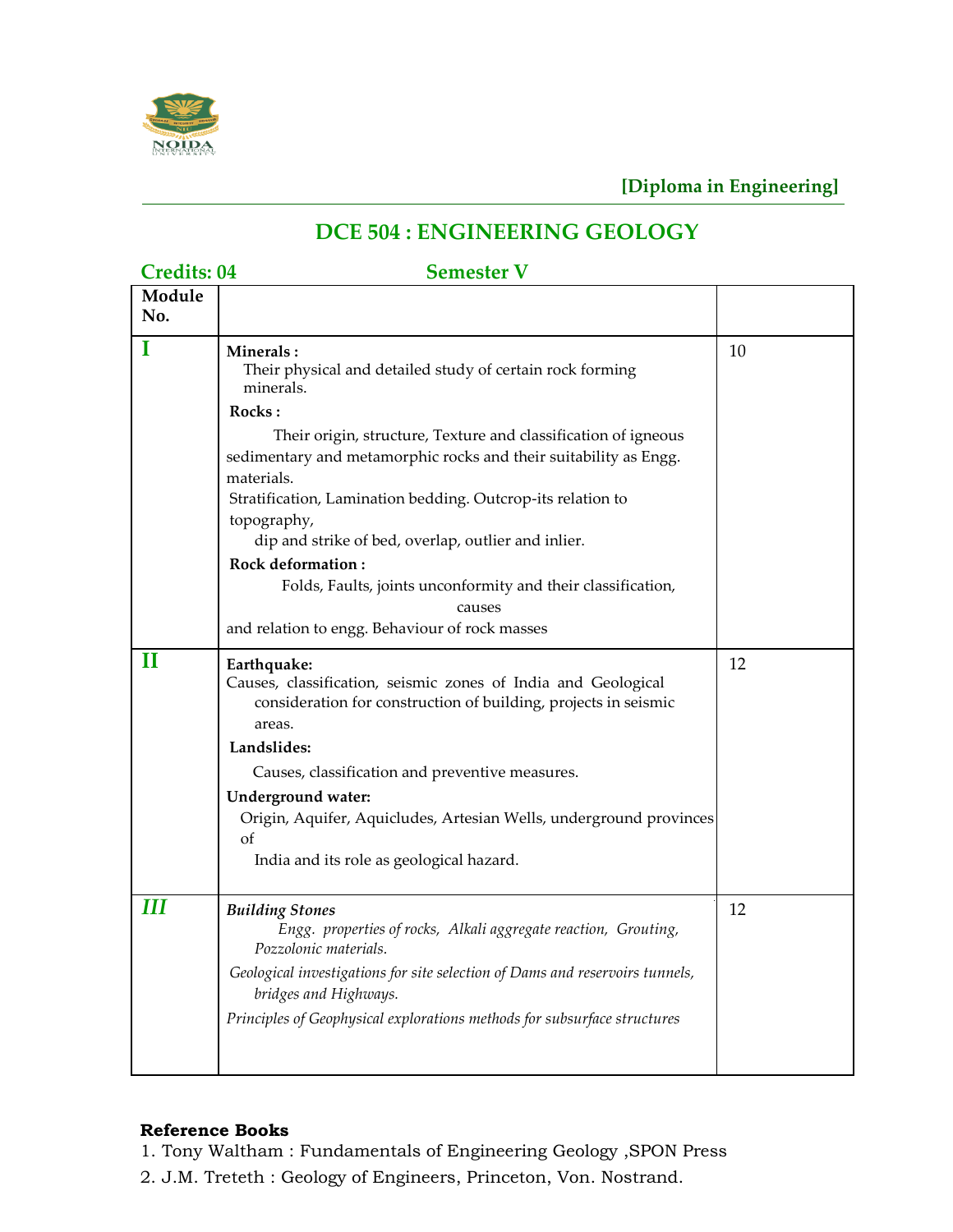- 3. K V G K Gokhale , Text Book of Engineering Geology , B S Publication
- 4. Prabin Singh : Engg. and General Geology, Katson Publishing House.
- 5. Blyth F.G.M. : A Geology for Engineers, Arnold, London.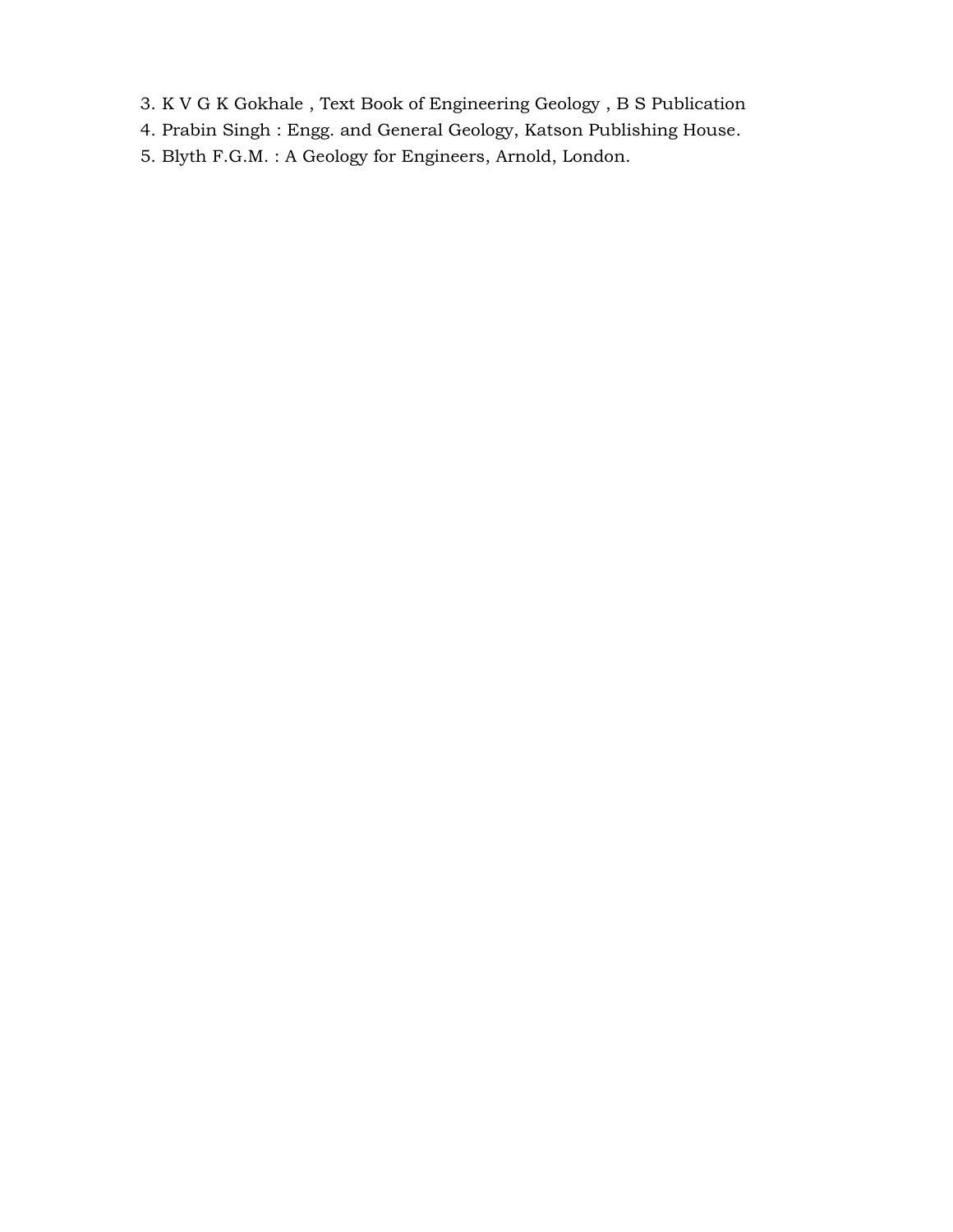## **DCE 505: RAILWAYS, BRIDGES AND TUNNEL**

# **Credit-4**

## UNIT – I: RAILWAYS

Introduction to Indian Railways, Railway surveys: Factors influencing the railways route, brief description of various types of railway survey, Classification of permanent way describing its component parts, Rail Gauge: Definition, types, practice in India, Rails – types of rails, Rail Fastenings: Rail joints, types of rail joints, fastenings for rails, fish plates, bearing plates, Sleepers: Functions of sleepers, types of sleepers, requirements of an ideal material for sleepers.

## UNIT-II BRIDGES

- 1. Introduction Bridge – its function and component parts, difference between a bridge and a culvert
- 2. Classification of Bridges Their structural elements and suitability:
	- 2.1 According to life-permanent and temporary
	- 2.2 According to deck level Deck, through and semi-through
	- 2.3 According to material –timber, masonry, steel, RCC, pre-stressed
	- 2.4 According to structural form.
- 3. Bridge Foundations: Introduction to open foundation, pile foundation, well foundation, Piers Abutments, Piers-definition, parts; types –solid (masonry and RCC),

4. Bridge bearings, Purpose of bearings; types of bearings – fixed plate, rocker and roller UNIT - III: TUNNELS

Definition and necessity of tunnels, Typical section of tunnels for a national highway and single and double broad gauge railway track, Ventilation –necessity and methods of ventilation, by blowing, exhaust and combination of blowing and exhaust, Drainage method of draining water in tunnels, Lighting of tunnels.

## **RECOMMENDED BOOKS**

- 1. Vaswani, NK, "Railway Engineering", Publishing House, Roorkee
- 2. Rangwala, SC, "Railway Engineering", Anand, Charotar Book Stall
- 3. Deshpande, R, "A Text Book of Railway Engineering", Poonam United Book Corporation
- 4. Algia, JS "Bridge Engineering", Anand, Charotar Book Stall
- 5. Victor Johnson, "Essentials of Bridge Engineering" Oxford and IBH, Delhi
- 6. Rangwala S.C., "Bridge Engineering", Anand, Charotar Book Stall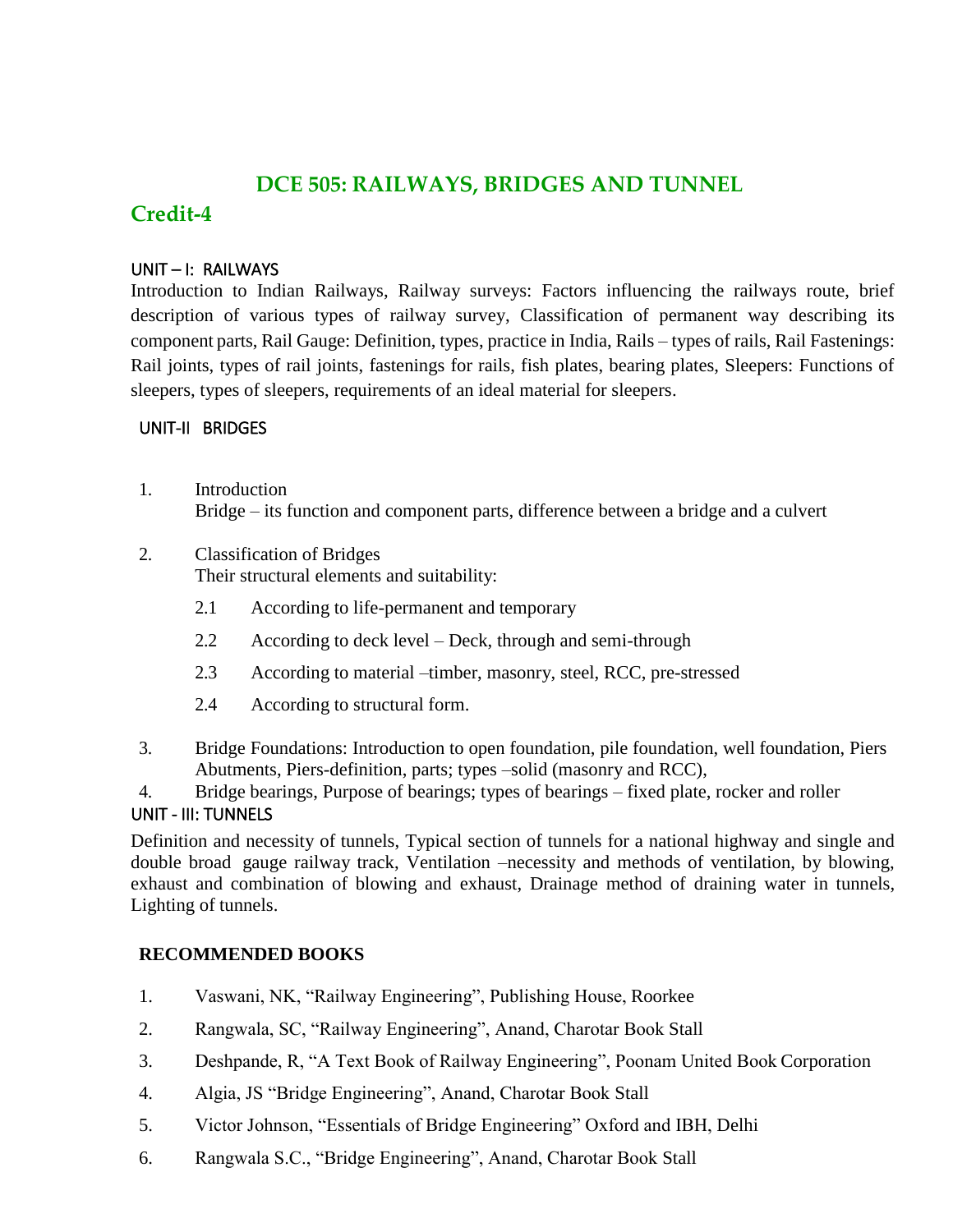## **DCE 551: SOIL MECHANICS LAB.**

## **Credits: 02**

## **Semester V**

- 1. Determination of water content and specific gravity of soil by specific Gravity bottle and pycnometer.
- 2. Determination of grain size distribution of soil.
	- a. Sieve test.
	- b. Hydrometer test.
- 3. Determination of Atterberg limits of soil.
	- a. Liquid limit.
	- b. Plastic limit.
	- c. Shrinkage limit.
- 4. Determination of optimum moisture content and the maximum dry density.
- $A$  Proctor compaction test.
- b. Modified proctor compaction test.
	- c. Use of proctor penetration needle.
- . 5. Determination of coefficient of permeability of soil.
	- a. Constant head permeameter.
	- b. Falling head permeameter.
- 6. Measurement of soil compaction in the field.
	- a. Core cutter method. b. Sand replacement method.